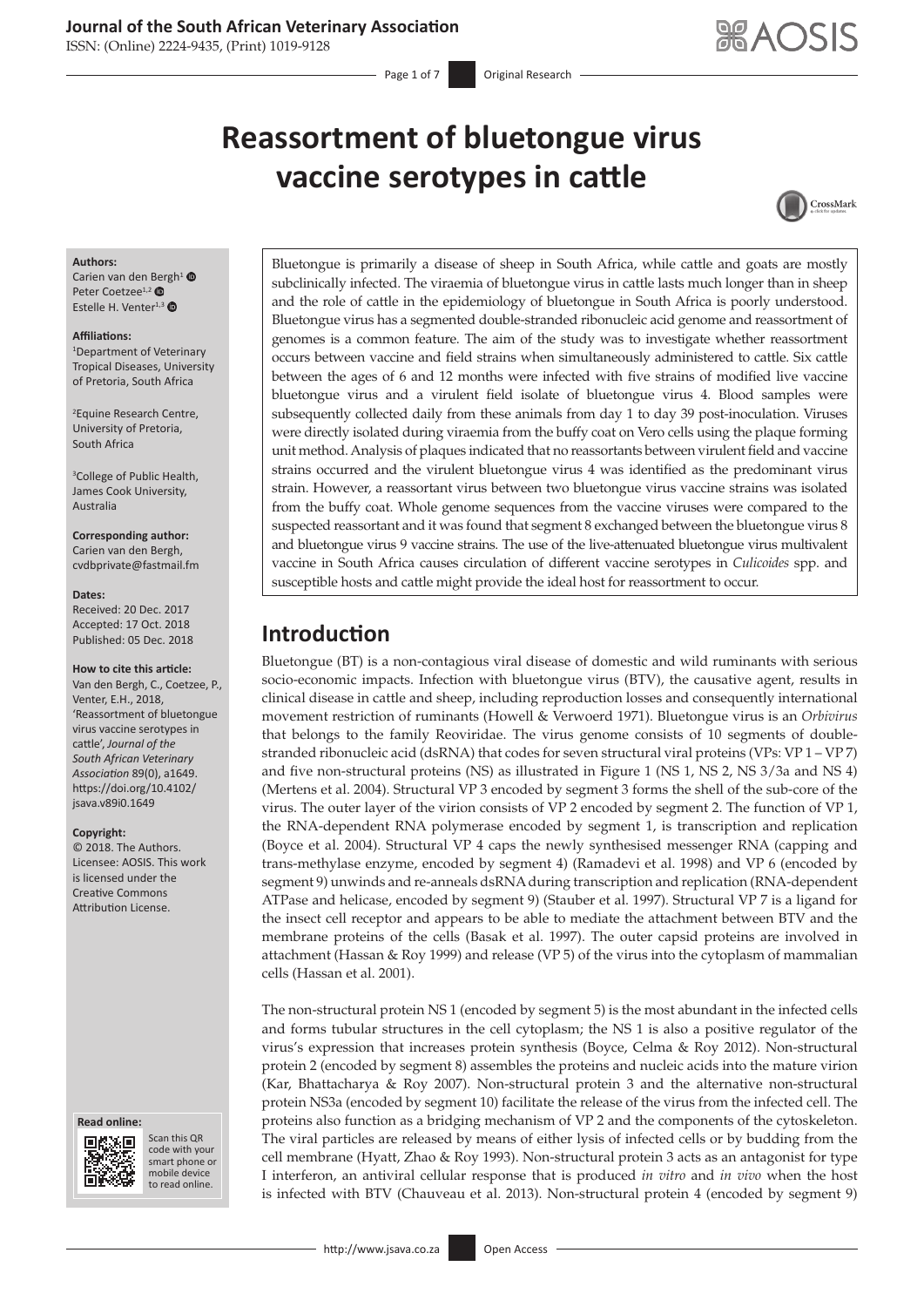

*Source*: Mertens, P.P., Diprose, J., Maan, S., Singh, K.P., Attoui, H. & Samuel, A.R., 2004, 'Bluetongue virus replication, molecular and structural biology', *Veterinaria Italiana* 40(4), 426–437



modulates the hosts' immunity by inhibiting the transcription of interferon genes. This protects the virus and gives it enough time to replicate and spread throughout the host (Ratinier et al. 2011).

There are currently 27 BTV serotypes described worldwide, with 21 serotypes endemic to South Africa (SA) (Gerdes 2004). Bluetongue virus is transmitted between vertebrate hosts by the bite of *Culicoides* midges (Diptera: Ceratopogonidae) and the occurrence of the disease depends on the presence and the abundance of competent vectors (Mellor, Boorman & Baylis 2000).

In SA, BT is primarily a disease of sheep and controlled by annual vaccination using a freeze-dried polyvalent modified live vaccine (MLV) (Reg. No. G 358 Act No 36/1947) produced by Onderstepoort Biological Products (Pty) Ltd. The vaccine consists of three bottles (A, B, C) containing five BTV strains each: Bottle A includes BTV serotypes 1, -4, -6, -12 and -14; Bottle B includes serotypes 3, -8, -9, -10 and -11; Bottle C includes serotypes 2, -5, -7, -13 and -19 (Dungu, Gerdes & Smit 2004).

Cattle and goats are mainly subclinically infected and are not vaccinated. Cattle have a prolonged viraemia when compared to any other domestic ruminant and the virus has been isolated for up to 63 days post-infection (MacLachlan et al. 1994). Viral RNA could be detected for up to 180 days using polymerase chain reaction (PCR) (MacLachlan et al. 1994). The prolonged viraemia lends itself to extended virus replication resulting in maintaining the viral–vector cycle and viral reassortment. Reassortment is complicated further when an animal is infected with more than one strain at the same time. During reassortment, no bias towards specific segments is observed, but bias can be observed in the frequency of reassortment of specific segments when compared to other segments (Ramig et al. 1989; Samal et al. 1987a, 1987b). Vaccine virus strains can be detected in vaccinated animals with titre levels sufficient to be transferred

to unvaccinated animals via *Culicoides* (Elia et al. 2008). The vaccine and wild-type strains can also exchange genome segments when simultaneous infection of an animal or *Culicoides* midge occurs, resulting in the possible emergence of viruses, for example, with altered capability to be spread by the vector in the field (Savini et al. 2008). When liveattenuated vaccine strains circulate in the field for prolonged periods, reversion to virulence is also evident by genetic drift (Veronesi, Hamblin & Mellor 2005).

Reassortment of vaccine strains was also demonstrated during BT outbreaks in 2008 in Europe. The circulation of a BTV 6 MLV strain was detected for the first time in northwestern Europe in the eastern Netherlands and later in adjacent parts of Germany in cattle that displayed mild nonspecific clinical signs of BT. Whole genome sequencing confirmed that the majority of genome segments of this strain were closely related to the SA BTV 6 MLV strain. The analysis also revealed that the virus had received its segment 10 (NS3/A) from an SA BTV 2 MLV strain (Maan et al. 2010). In Italy, a reassortant that contained a segment 2 (VP2) that was derived from an SA BTV16 MLV strain and a segment 5 (NS1) that was derived from an SA BTV 2 MLV strain was isolated from the field in 2002. This MLV strain was used in Italy since 2002 and annually in a multivalent vaccine in Israel since 1995 (Batten et al. 2008). Reversion to virulence of vaccine strains was also recently reported for African horse sickness virus (AHSV), a closely related *Orbivirus*, in SA (Weyer et al. 2017).

In this study, the role of cattle as hosts of BTV reassortment was investigated by the simultaneous infection of cattle with a virulent and vaccine strain of BTV.

# **Materials and methods**

Cattle without BTV antibodies were purchased and transported to the Faculty of Veterinary Science and housed in insect-free stables at the University of Pretoria's Biological Research Centre. Animals were housed for a period of 2 weeks to adjust to the new food, climate and surroundings before the trial started. Both animal ethics and Section 20 approvals were obtained for the study.

Cattle aged between 6 and 12 months were subcutaneously infected with 5 MLV BTV serotypes (Bottle B, BT vaccine, Onderstepoort Biological Products, Onderstepoort, SA). The titres of the different virus serotypes in the vaccine are not indicated but according to Modumo and Venter (2012), the minimum titre per serotype is generally  $5 \times 10^4$  Plaque forming units/mL.

Three animals were simultaneously infected intravenously with a virulent BTV strain at a titre of  $10^{5.8}$  per mL TCID<sub>50</sub> (1 mL). This virus was previously isolated from ethylenediaminetetraacetic acid-containing blood (EDTA) taken from a clinically sick ewe. All viruses were characterised by whole genome sequencing before infection (Van den Bergh et al. 2016).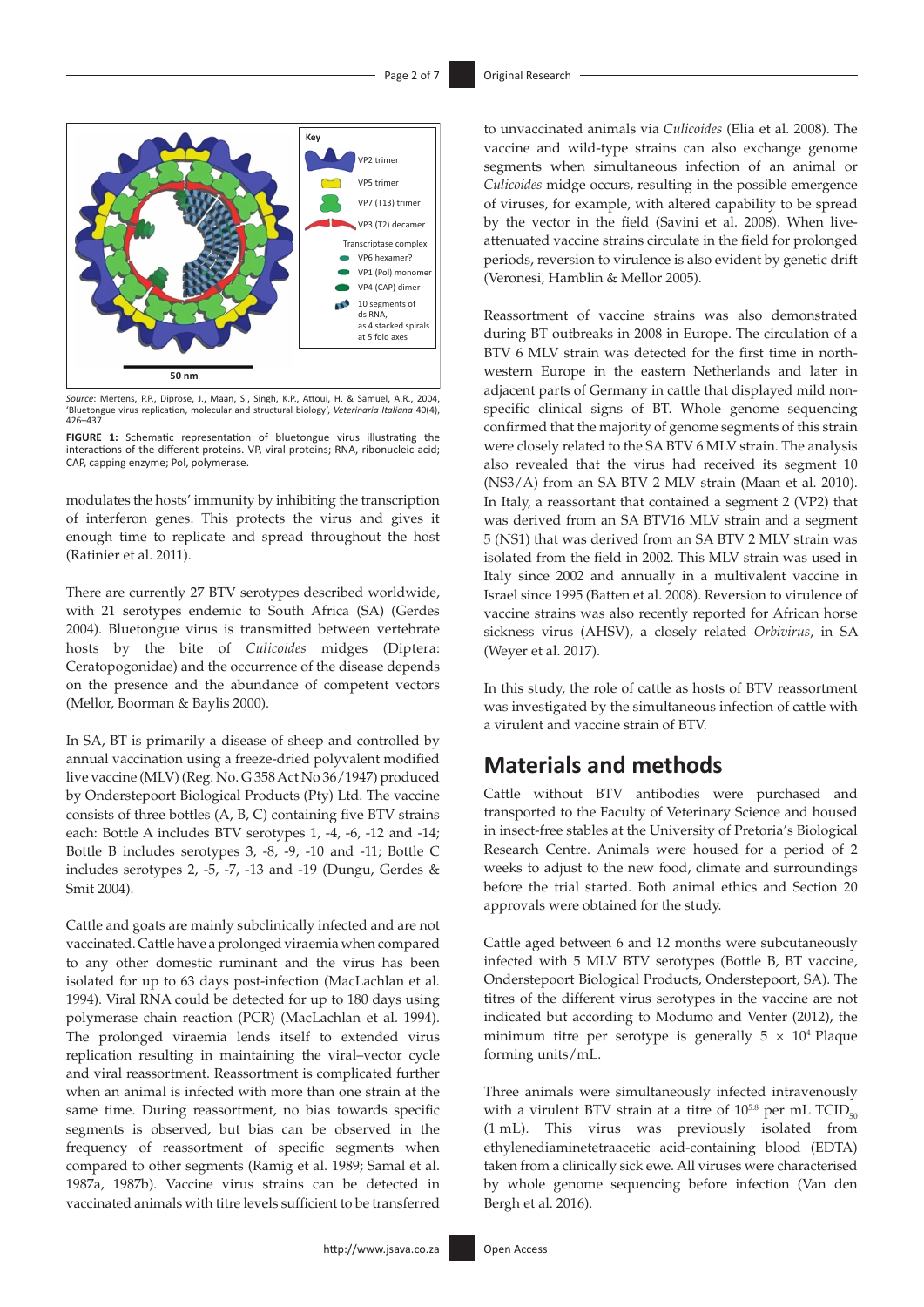Heparinised blood samples and sera were collected daily from day 0 to day 39 post-infection. Serum samples collected at post-infection days 13, 15, 17, 19 and 21 were tested for the presence of BTV group-specific antibodies, using a commercially available competitive Enzyme-linked immunosorbent assay (ELISA) (Veterinary Medical & Research Development, Centurion, SA). Appetite and rectal temperatures of the animals were monitored daily.

Isolation and characterisation of plaques from the collected blood samples (buffy coat) were performed according to the methodology of Howell et al. (1960). Total RNA was extracted from cell culture–isolated viruses and controls by using the Trizol® method according to the method prescribed by the manufacturer (Life Technologies, Fairlands, Johannesburg, South Africa). Single-stranded RNA was removed from the total RNA by precipitation with 2 M lithium chloride (Attoui et al. 2000). Ribonucleic acid obtained from isolated viruses, the vaccine parental strains from Bottle B and the wild BTV 4 strain used as controls, was analysed using polyacrylamide gel electrophoresis (PAGE). Electrophoresis was carried out using TGX™ 12% precast gels (Bio-Rad, Rosebank, Johannesburg, South Africa) at 120 V and a current of 30 mA. The running time was 6 hours and 15 minutes. Immediately following electrophoresis, the gels were stained with ethidium bromide (stock 10 mg/mL) (Invitrogen, Fairland, Johannesburg, South Africa) and gently shaken for 20 min with a bench waver shaker (MIDSci, St. Louis, United States). The gels were visualised with a Chemdoc XRS (Bio-Rad).

Whole genome sequencing (Illumina, Rosenpark, Cape Town, South Africa) was performed on control and 11 possible reassortant samples as identified by PAGE and using fulllength amplification of complementary DNA as previously described by Potgieter et al. (2009). Sequence data were analysed using Geneious version 8.1.6 (Geneious R8). Neighbour-joining trees for each genome segment were generated to compare segments of each isolate with each other and to the vaccine strains. The phylogenetic trees were rooted using genome segments from AHSV as an outlier. Statistical support for each node of the phylogenetic tree was calculated using bootstrap analysis (1000 replicates).

### **Ethical considerations**

Animal ethics clearance was obtained from the Ethics Committee of the University of Pretoria for the experimental work. Section 20 approval according to the Animal Disease Act, 1984, was obtained from the Department of Agriculture, Forestry and Fisheries. Animals were only released from the insect-free stables when virus could not be isolated from the collected blood as stipulated by the Department of Agriculture, Forestry and Fisheries.

# **Results**

Daily monitoring revealed that two of the six cattle had slightly elevated temperatures of 39.1 °C and 39.4 °C on day 1 post-inoculation. Both the animals had no appetite on that specific day but returned to normal by day 2 post-inoculation. No further signs of distress were noted for any of the animals throughout the remainder of the trial. Blood samples were collected daily from the animals from day 1 to day 39 postinoculation and viraemia was detected between day 2 and day 32 in four of the animals and in the two other animals viraemia could be detected until 39 days post-inoculation using virus isolation. Seroconversion was confirmed using a commercially available competitive ELISA (Veterinary Medical Research and Development, Centurion, SA); all cattle tested negative on day 0 and seropositive on days 13, 15, 17, 19 and 21.

Parental strains from the vaccine bottle and the BTV 4 field strain each demonstrated unique electrophoretic profiles and it was possible to distinguish between genome segments based on their PAGE migration profiles as illustrated in Figure 2. Eleven samples were identified as possible reassortant viruses. Full-length sequences of all these samples were submitted to GenBank (Bioproject number: PRJNA287219) and sequence data (with accession numbers) were published by Van den Bergh et al. (2016).

Comparison of genomic sequences of each of the suspected reassortant isolates  $(n = 11)$  with the vaccine strains and the



*BTV, bluetongue virus.*

**FIGURE 2:** Electrophoretic profiles of the parental viruses using polyacrylamide gel electrophoresis. All 10 segments are visible and each serotype has a unique profile.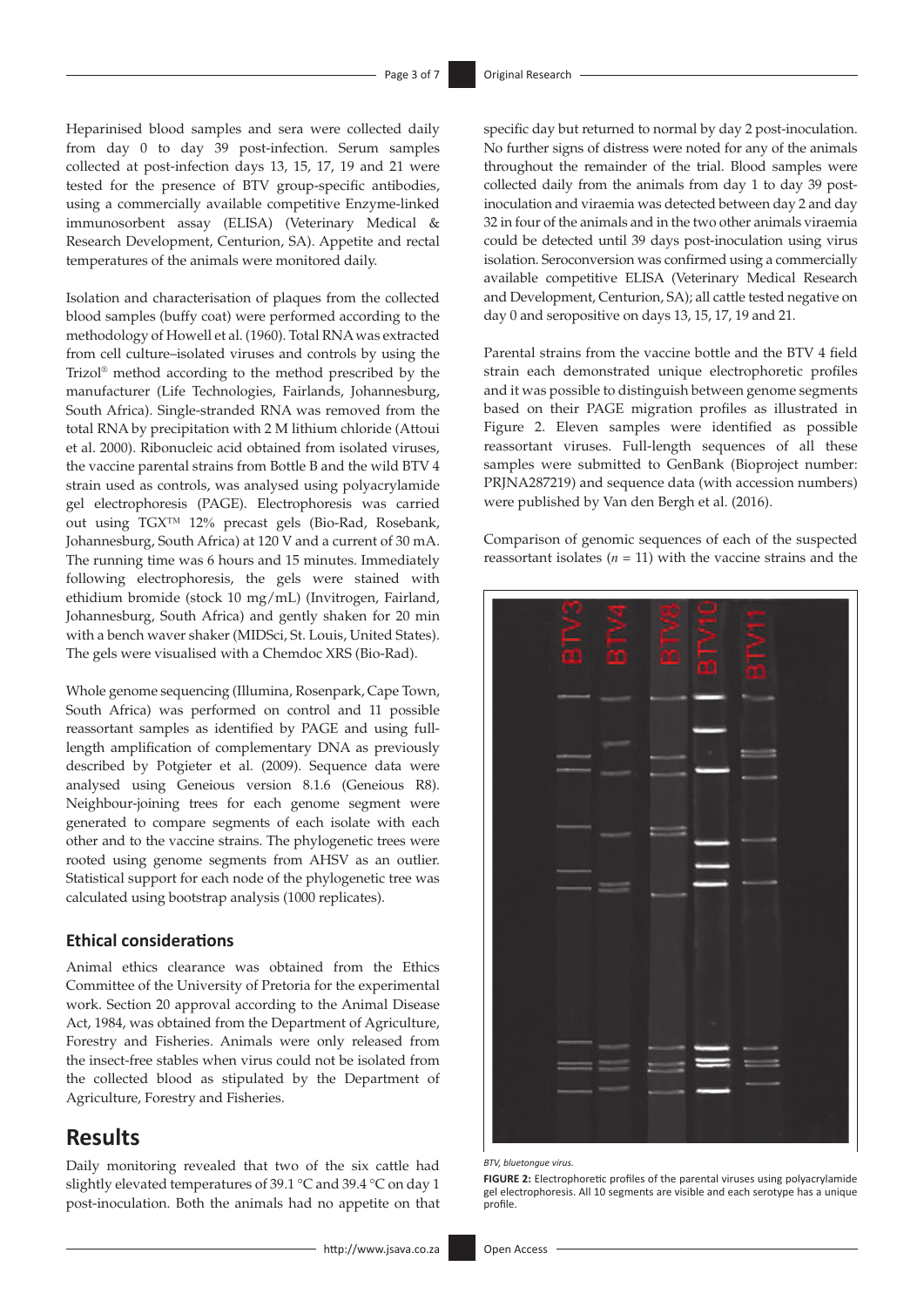

*BTV, bluetongue virus.*

FIGURE 3: Double-stranded ribonucleic acid of plaque-purified viral samples directly from the buffy coat of animal numbers 1, 4 and 5 compared to the parental viruses. The majority of the sample resembles bluetongue virus serotype 4, while viruses 2b and 6b resemble bluetongue virus serotype 9.



*BTV, bluetongue virus.*

FIGURE 4: Neighbour-joining tree constructed using nucleotide sequence data of segment eight sequences of the 11 suspected reassortant isolates and the six parental<br>viruses. Samples 2b and 6 illustrate a genome segment shi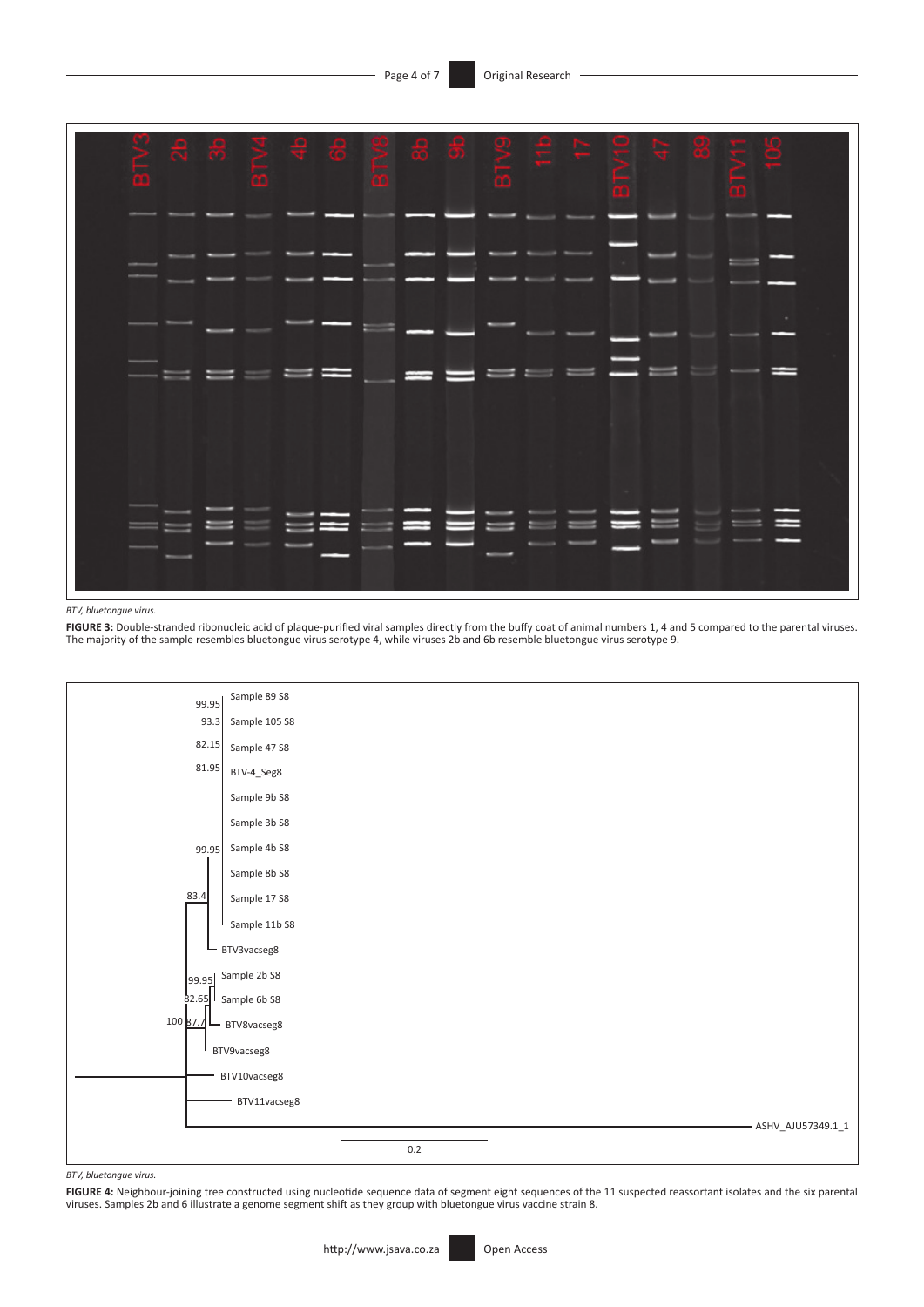BTV 4 wild-type revealed that nine of the 11 samples analysed clustered with the wild-type BTV 4 strain in which all 10 segments were identical to the 10 segments of BTV 4. Two of the viral isolates obtained from blood samples (samples 2b and 6b, Figure 3), however, grouped with the BTV 9 vaccine strain. Nine of the segments of these isolates clustered with BTV MLV 9 with segment 8 as an exception that clustered with another vaccine strain from Bottle B, BTV 8 (Figure 4).

# **Discussion**

Cattle in SA are normally not affected by BTV outbreaks. Clinical signs have been reported in only two outbreaks of BT in cattle: in 1996–1997 in the Delareyville District in the North-West Province and in Donkerhoek in Bronkhorstspruit District, Gauteng Province (Barnard, Gerdes & Meiswinkel 1998). The prevalence of BTV in cattle in SA is, however, not known. To obtain BTV antibody negative cattle for this study and in a recent study by Steyn et al. (2015), 2168 cattle were bled in different geographical regions in SA (Gauteng, Mpumalanga and North-West Province) and a total of 96.5% of the cattle tested positive to BTV antibodies. It is therefore clear that although cattle have a high infection prevalence, they do not normally show any clinical signs and consequently are also not, in general, vaccinated against BTV in SA. It can therefore be concluded that cattle can be considered amplifying or maintenance hosts of the virus (MacLachlan et al. 1994). The trial was conducted during winter when midge numbers decrease significantly, therefore minimising the risk of natural infection with BTV.

During this trial, cattle showed no adverse effects of stress, with the exception of two of the cattle that were inoculated with the vaccine and the wild-type virus and developed a mild fever and loss of appetite for 1 day. Animals were viraemic from 2 to 39 days post-infection. No virus could be detected in four animals after day 33 post-infection using virus isolation, but two animals were viraemic up to 39 days post-infection. Only one of the animals with the prolonged viraemic period showed some mild signs as discussed earlier. This is in agreement with previous studies in which it has been reported that cattle can be viraemic for periods between 14 and 100 days post-infection (Sellers & Taylor 1980; Singer, MacLachlan & Carpenter 2001).

When the isolated viruses were compared to each other and to the vaccine strains using PAGE, the majority of the samples were similar to BTV 4 the wild-type strain. This might be because BTV 4 was inoculated intravenously resulting in high titres of BTV 4 in the blood compared to the vaccine serotypes that were inoculated subcutaneously according to the guidelines of the manufacturer. Another reason might be that the fastest multiplying viruses showing plaques on cell cultures were preferentially selected; thus, the virulent field strain was isolated rather than the attenuated vaccine strains (Dungu et al. 2004).

This study illustrated the generation of reassortant viruses between two vaccine strains of BTV in cattle. Segment 8 of MLV BTV 8 reassorted with MLV BTV 9. Segment 8 codes for the NS 2 which is mainly responsible for assembly of the virion (Kar et al. 2007). It can therefore be hypothesised that the reassortant virus described in this study may replicate faster to facilitate survival. Reassortment is not limited to vaccine serotypes or closely related serotypes. Maan et al. (2012) illustrated that reassortment can occur between unrelated viruses, for example, from the western and eastern lineages. Whole genome analysis of a serotype 2 isolate from India illustrated that segment 9 was unique and belonged to the eastern topotype, while segment 5 belonged to a western topotype. Another example from India was the reassortment between a field isolate of BTV 21 and 16. Whole genome sequencing confirmed segment 6 of BTV 21 clustered with BTV 16 and showed a 97.6% similarity (Shafiq et al. 2013). A study in 1987 illustrated reassortment between two field virus isolates after a Holstein Bull was inoculated with BTV 11 and 17. The isolated viruses were compared with electrophoretic profiles and 16 unique profiles were identified (Stott et al. 1987). More recent studies in Europe illustrated how BTV 16, a field isolate from Italy, and BTV 2 vaccine strain exchanged segment 5 (Batten et al. 2008) and the circulation of a BTV 6 MLV strain was detected in the eastern Netherlands and later in parts of Germany in cattle that displayed mild non-specific clinical signs of BT (Maan et al. 2010).

Whole genome sequences were performed on 116 BTV isolates from Europe, the Mediterranean region and African countries collected during 1958–2012. The isolates were compared to four MLV serotypes and compared to the 26 serotypes available on GenBank, which revealed reassortment between field isolates and vaccine strains as well as reassortment between field isolates (Nomikou et al. 2015).

The impact of BTV reassortment on the epidemiology of the disease in SA has not been studied, but reported studies indicated that it is possible that new emerging viruses can infect novel species (Purse et al. 2005). In a recent study by Weyer et al. (2017), it was confirmed that individual outbreaks of African horse sickness (caused by AHSV) in the Western Cape Province, SA, were caused by virulent revertants of the virus. Outbreaks were caused by AHSV serotype 1 live-attenuated vaccine and reassortants with genome segments derived from AHSV serotypes 1, 3 and 4 from a live-attenuated vaccine used in SA.

It is not possible to predict to what extent the characteristics of new emerging viruses can change and what the limitations of such changes will be. The new virus can be more pathogenic especially if reassortment results in reversion to virulence, can cross the placenta increasing its overwintering capabilities, or susceptibility to the vector resulting in more efficient spread of the virus (reviewed by Wilson, Darpel & Mellor 2008).

# **Conclusion**

The live-attenuated vaccine serotypes introduced by annual vaccination of BTV and the presence of the 21 endemic BTV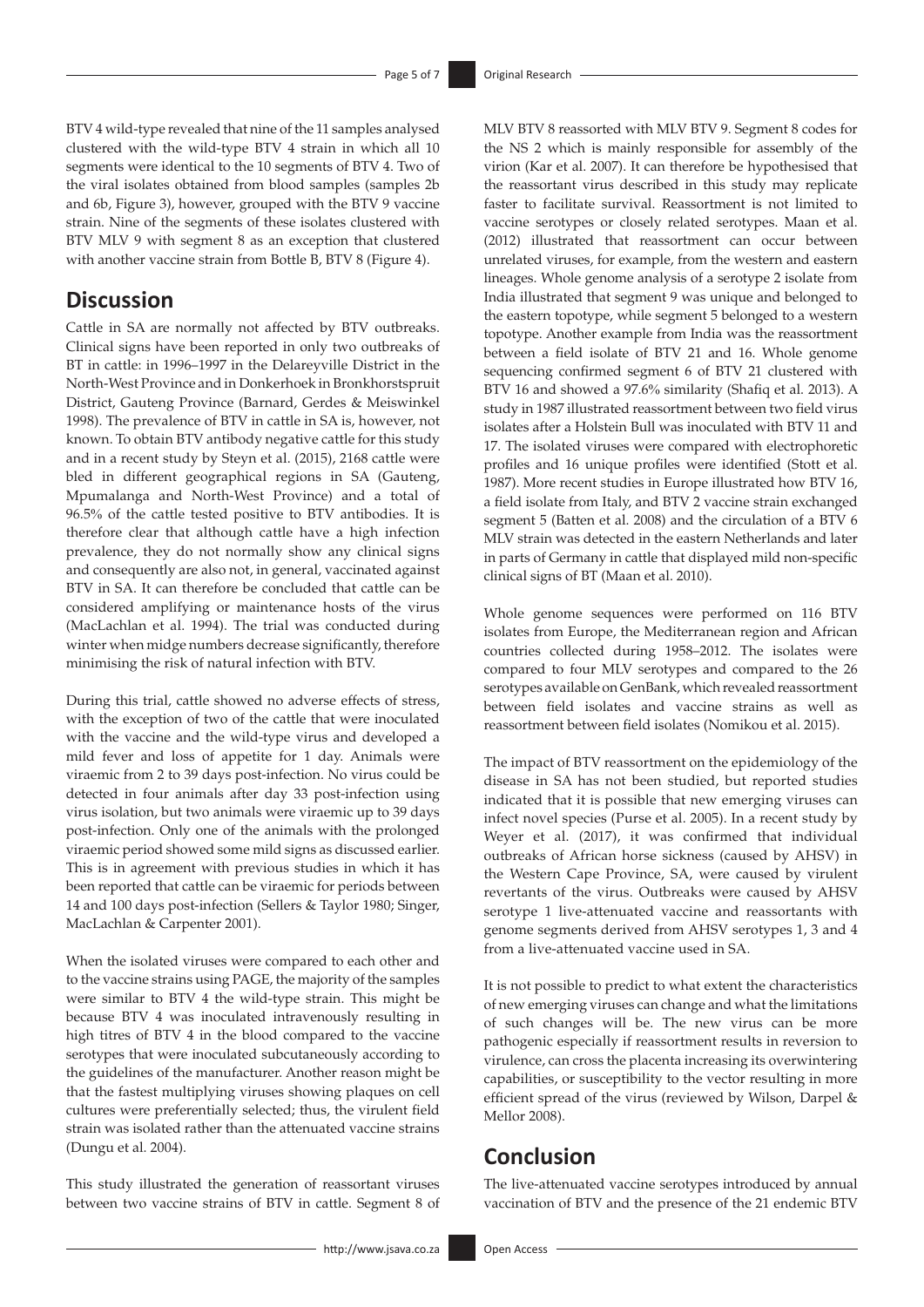serotypes in SA increase the co-circulation of viruses and provide multiple opportunities for the establishment of BTV reassortants (Gerdes 2004). The prolonged viraemia of BTV in cattle together with the fact that MLV BTV can replicate to titres high enough to infect *Culicoides* midges creates the perfect opportunity for emergence of new viruses by means of reassortment (Veronesi et al. 2005). Reassortment therefore contributes to the high heterogeneity of circulating BTVs and might be responsible for the large variation in virulence between field strains. Cattle, in particular, may facilitate this process because of their prolonged viraemia and sub-clinical disease presentation. Understanding the mechanisms and consequences of BTV reassortment will assist in the control and prevention of BT.

# **Acknowledgements**

The authors express their gratitude to Karen Ebersohn from the Virology Section, Department of Veterinary Tropical Diseases, Faculty of Veterinary Science, University of Pretoria, Onderstepoort for assisting with cell culture.

### **Competing interests**

The authors declare that they have no financial or personal relationships that may have inappropriately influenced them in writing this article.

### **Authors' contribution**

E.H.V. was the project leader. C.v.d.B. was responsible for experimental and project design and performed most of the experiments. P.C. made conceptual contributions. C.v.d.B. wrote the manuscript and did the research as part of a master's study and prepared the manuscript. P.C. was a cosupervisor of the master's study and assisted in the writing of the manuscript. E.H.V. supervised the master's research and assisted in writing the manuscript.

### **Funding information**

Funding for this study was provided by the National Research Foundation.

# **References**

- Attoui, H., Billoir, F., Cantaloube, J.F., Biagini, P., deMicc, P. & De Lamballerie, X., 2000, 'Strategies for the sequence determination of viral dsRNA genomes', *Journal of Virological Methods* 89, 147–158. [https://doi.org/10.1016/S0166-0934\(00\)](https://doi.org/10.1016/S0166-0934(00)00212-3) [00212-3](https://doi.org/10.1016/S0166-0934(00)00212-3)
- Barnard, B.J.H., Gerdes, G.H. & Meiswinkel, R., 1998, 'Some epidemiological and economic aspects of a bluetongue-like disease in cattle in South Africa – 1995/96 and 1997', *Onderstepoort Journal of Veterinary Research* 65(3), 145–151.
- Basak, A.K., Grimes, J.M., Gouet, P., Roy, P. & Stuart, D.I., 1997, 'Structures of orbivirus VP 7: Implications for the role of this protein in the viral life cycle', *Structure* 5(7), 871–883. [https://doi.org/10.1016/S0969-2126\(97\)00242-6](https://doi.org/10.1016/S0969-2126(97)00242-6)
- Batten, C.A., Maan, S., Shaw, A.E., Maan, N.S. & Mertens, P.P., 2008, 'A European field strain of bluetongue virus derived from two parental vaccine strains by genome segments reassortment', *Virus Research* 137(1), 56–63. [https://doi.org/10.1016/j.](https://doi.org/10.1016/j.virusres.2008.05.016) [virusres.2008.05.016](https://doi.org/10.1016/j.virusres.2008.05.016)
- Boyce, M., Celma, C.C. & Roy, P., 2012, 'Bluetongue virus non-structural protein 1 is a positive regulator of viral protein synthesis', *Virology Journal* 9, 178.
- Boyce, M., Wehrfritz, J., Noad, R. & Roy, P., 2004, 'Purified recombinant bluetongue virus VP 1 exhibits RNA replicase activity', *Journal of Virology* 78(8), 3994–4002. <https://doi.org/10.1186/1743-422X-9-178>
- Chauveau, E., Doceul, V., Lara, E., Breard, E., Sailleau, C., Vidalain, P.O. et al., 2013, 'NS3 of bluetongue virus interferes with the induction of type I interferon', *Journal of Virology* 87(14), 8241–8246. <https://doi.org/10.1128/JVI.00678-13>
- Dungu, B., Gerdes, T. & Smit, T., 2004, 'The use of vaccination in the control of bluetongue in Southern Africa', *Veterinaria Italiana* 40(4), 616–622.
- Elia, G., Savini, H., Decaro, N., Martella, V. Teodori, l., Casaccia, C. et al., 2008, 'Use of real-time RT-PCR as a rapid molecular approach for differentiation of field and vaccine strains of bluetongue virus serotype 2 and 9', *Molecular and Cellular Probes* 22(1), 38–46.<https://doi.org/10.1016/j.mcp.2007.06.005>
- Gerdes, G.H., 2004, 'A South African overview of the virus, vectors, surveillance and unique features of bluetongue', *Veterinaria Italiana* 40(3), 39–42.
- Hassan, S.S. & Roy, P., 1999, 'Expression and functional characterization of bluetongue virus VP 2 protein: Role in cell entry', *Journal of Virology* 73(12), 9832–9842.
- Hassan, S.H., Wirblich, C., Forzan, M. & Roy, P., 2001, 'Expression and functional<br>characterization of bluetongue virus VP5 protein: Role in cellular permeabilization',<br>Journal of Virology 75(18), 8356–8367. https://doi.or [8367.2001](https://doi.org/10.1128/JVI.75.18.8356-8367.2001)
- Howell, P.G., Alexander, R.A., Clark, R., Louw, J.G. & De Kock, V.E., 1960, 'A preliminary<br>antigenic classification of strains of bluetongue virus', Onderstepoort Journal of<br>Veterinary Research 28, 357–364, viewed 12 March [up.ac.za/handle/2263/57072](https://repository.up.ac.za/handle/2263/57072)
- Howell, P.G. & Verwoerd, D.W., 1971, 'Bluetongue virus', *Virology Monographs* 9, 35–74. [https://doi.org/10.1007/978-3-7091-3987-5\\_2](https://doi.org/10.1007/978-3-7091-3987-5_2)
- Hyatt, A.D., Zhao, Y. & Roy, P., 1993, 'Release of bluetongue virus-like particles from insect cells is mediated by BTV non-structural protein NS3/NS3A', *Virology* 193(2), 592–603.<https://doi.org/10.1006/viro.1993.1167>
- Kar, A.K., Bhattacharya, B. & Roy, P., 2007, 'Bluetongue virus RNA binding protein NS2 is a modulator of viral replication and assembly', *BMC Molecular Biology* 8(1), 4, viewed 25 March 2015, from<https://www.ncbi.nlm.nih.gov/pubmed/17241458>
- Maan, N.S., Maan, S., Nomikou, K., Guimera, M., Pullinger, G., Singh, K.P. et al., 2012, 'The genome sequence of bluetongue virus type 2 from India: Evidence for reassortment between eastern and western topotype field strains', *Journal of Virology* 86(10), 5967–5968.<https://doi.org/10.1128/JVI.00536-12>
- Maan, S., Maan, N.S., Van Rijn, P.A., Van Gennip, R.G., Sanders, A., Wright, I.M. et al., 2010, 'Full genome characterisation of bluetongue virus serotype 6 from the Netherlands 2008 and comparison to other field and vaccine strains', *PLoS One* 5, e10323. <https://doi.org/10.1371/journal.pone.0010323>
- MacLachlan, N.J., Nunamaker, R.A., Katz, J.B., Sawyer, M.M., Akita, G.Y., Osburn, B.I. et al., 1994, 'Detection of bluetongue virus in the blood of inoculated calves: Comparison of virus isolation, PCR assay, and *in vitro* feeding of *Culicoides variipennis*', *Archives of Virology* 136(1–2), 1–8. [https://doi.org/10.1007/](https://doi.org/10.1007/BF01538812) [BF01538812](https://doi.org/10.1007/BF01538812)
- Mellor, P.S., Boorman, J. & Baylis, M., 2000, '*Culicoides* biting midges: Their role as arbovirus vectors', *Annual Review of Entomology* 45(1), 307–340. [https://doi.org/](https://doi.org/10.1146/annurev.ento.45.1.307) [10.1146/annurev.ento.45.1.307](https://doi.org/10.1146/annurev.ento.45.1.307)
- Mertens, P.P., Diprose, J., Maan, S., Singh, K.P., Attoui, H. & Samuel, A.R., 2004, 'Bluetongue virus replication, molecular and structural biology', *Veterinaria Italiana* 40(4), 426–437.
- Modumo, J. & Venter, E.H., 2012, 'Determination of the minimum protective dose for bluetongue virus serotype 2 and 8 vaccines in sheep', *Journal of the South African Veterinary Association* 83(1), 1–6.<https://doi.org/10.4102/jsava.v83i1.17>
- Nomikou, K., Hughes, J., Wash, R., Kellam, P., Breard, E., Zientara, S. et al., 2015, 'Widespread reassortment shapes the evolution and epidemiology of bluetongue virus following European invasion', *PLoS Pathogens* 11(8), e1005056. [https://doi.](https://doi.org/10.1371/journal.ppat.1005056) [org/10.1371/journal.ppat.1005056](https://doi.org/10.1371/journal.ppat.1005056)
- Potgieter, A.C., Page, N.A., Liebenberg, J., Wright, I.M., Landt, O. & Van Dijk, A.A., 2009, 'Improved strategies for sequence-independent amplification and sequencing of viral double stranded RNA genomes', *Journal of General Virology* 90, 1–11. [https://](https://doi.org/10.1099/vir.0.009381-0) [doi.org/10.1099/vir.0.009381-0](https://doi.org/10.1099/vir.0.009381-0)
- Purse, B.V., Mellor, P.S. Rogers, D.J. Samuel, A.R. Mertens, P.P. & Baylis, M., 2005, 'Climate change and the recent emergence of bluetongue in Europe', *Nature Reviews Microbiology* 3, 171–181.<https://doi.org/10.1038/nrmicro1090>
- Ramadevi, N., Burroughs, N.J., Mertens, P.P., Jones, I.M. & Roy, P., 1998, 'Capping and methylation of mRNA by purified recombinant VP4 protein of bluetongue virus', *Proceedings of the National Academy of Sciences USA* 95, 13537–13542. [https://](https://doi.org/10.1073/pnas.95.23.13537) [doi.org/10.1073/pnas.95.23.13537](https://doi.org/10.1073/pnas.95.23.13537)
- Ramig, R.F., Garrison, C., Chen, D. & Bell-Robinson, D., 1989, 'Analysis of reassortment and superinfection during mixed infection of Vero cells with bluetongue virus<br>serotypes 10 and 17', *Journal General Virology 7*0, 2595–2603. [https://doi.](https://doi.org/10.1099/0022-1317-70-10-2595)<br>[org/10.1099/0022-1317-70-10-2595](https://doi.org/10.1099/0022-1317-70-10-2595)
- Ratinier, M., Caporale, M., Golder, M., Franzoni, G., Allan, K., Nunes, S.F. et al., 2011, 'Identification and characterization of a novel non-structural protein of bluetongue virus', *PLoS Pathogenesis* 7(12), e1002477. [https://doi.org/10.1371/journal.](https://doi.org/10.1371/journal.ppat.1002477) [ppat.1002477](https://doi.org/10.1371/journal.ppat.1002477)
- Samal, S.K., el-Hussein, A., Holbrook, F.R., Beaty, B.J. & Ramig, R.F., 1987a, 'Mixed infection of *Culicoides variipennis* with bluetongue virus serotypes 10 and 17: Evidence for high frequency reassortment in the vector', *Journal General Virology* 68, 2319–2329. <https://doi.org/10.1099/0022-1317-68-9-2319>
- Samal, S.K., Livingston, C.W. Jr., McConnell, S. & Ramig, R.F., 1987b, 'Analysis of mixed infection of sheep with bluetongue virus serotypes 10 and 17: Evidence for genetic reassortment in the vertebrate host', *Journal of Virology* 61, 1086–1091.
- Savini, G., MacLachlan, N.J., Sánchez-Vizcaíno, J.M. & Zientara, S., 2008, 'Vaccine against bluetongue in Europe', *Comparative Immunology, Microbiology & Infectious Diseases* 31(2), 101–120. <https://doi.org/10.1016/j.cimid.2007.07.006>